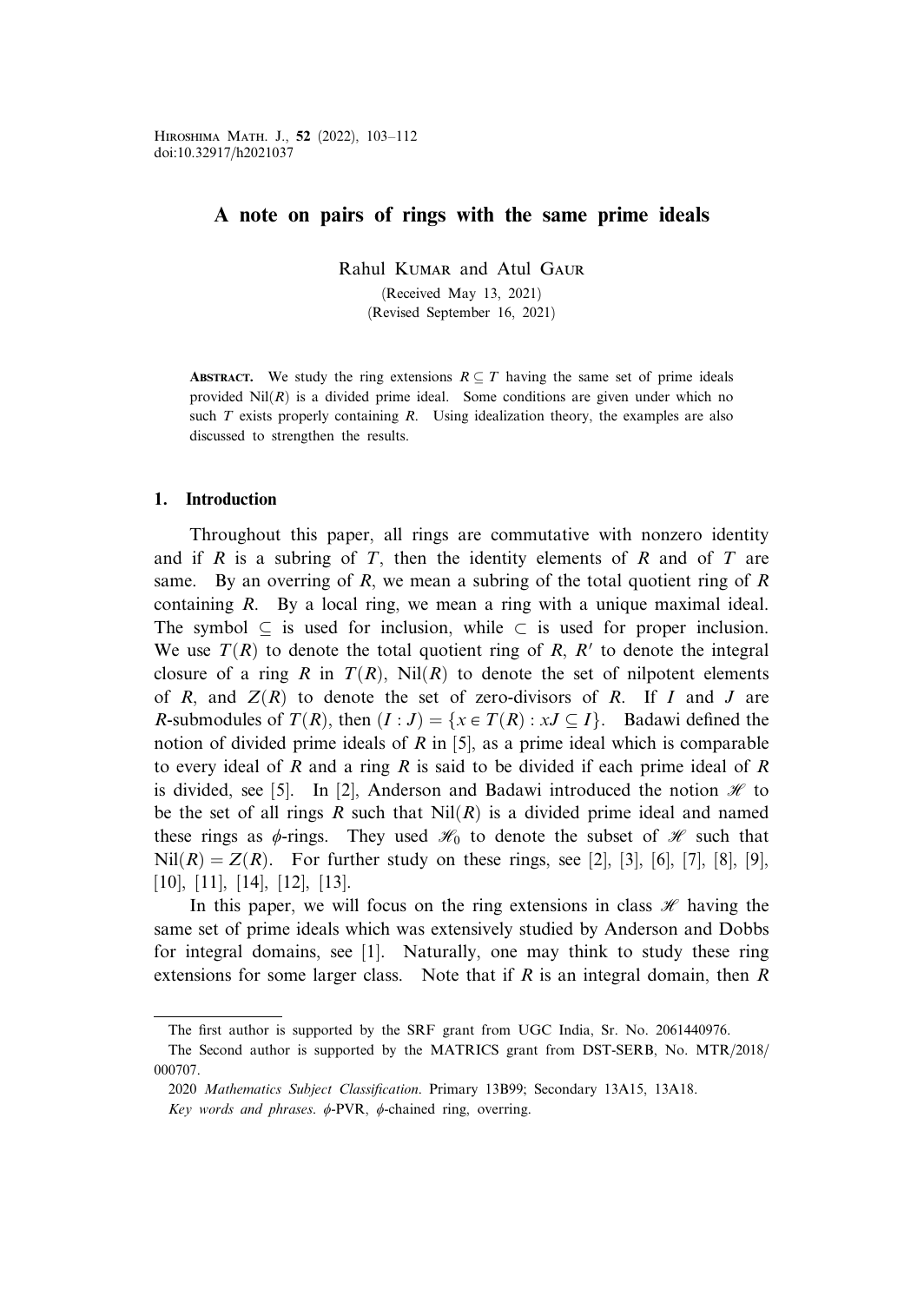is in  $\mathcal{H}$ . This motivates us to study the ring extensions in class  $\mathcal{H}$  having the same set of prime ideals. Note that if  $R \in \mathcal{H}$ , then there is a ring homomorphism  $\phi$  from  $T(R)$  to  $R_{\text{Nil}(R)}$  given by  $\phi(r/s)=r/s$ , for all  $r \in R$  and  $s \in R$  $R\setminus Z(R)$ . Moreover, the restriction of  $\phi$  to R is also a ring homomorphism given by  $\phi(r) = r/1$ , for all  $r \in R$ , see [6]. Note that if  $R \in \mathcal{H}_0$ , then  $\phi(R) = R$ .

In this paper, we discuss examples using the idealization theory. In [20], Nagata defined a new class of rings, namely idealization of a module. If R is a ring and M is an R-module, then the idealization  $R(+)M$  is the ring defined as follows: Its additive structure is that of the abelian group  $R \oplus M$ , and its multiplication is defined by  $(r_1,m_1)(r_2,m_2):=(r_1r_2,r_1m_2+r_2m_1)$ , for all  $r_1, r_2 \in R$  and  $m_1, m_2 \in M$ . It will be convenient to view R as a subring of  $R(+)M$  via the canonical injective ring homomorphism that sends r to  $(r, 0).$ 

## 2. Results

The ring extensions  $R \subseteq T$  for which  $Spec(R) = Spec(T)$  were studied by Anderson and Dobbs in  $[1]$ . They discussed various type of domains R for which there exist domains T satisfying  $Spec(R) = Spec(T)$ , and also gave conditions on R for which no such T exists. In [1, Lemma 3.1], they proved that if  $R \subseteq T$  is a ring extension with a common nonzero ideal I which contains a non-zerodivisor of R, then T is contained in the total quotient ring of R, and indeed  $T \subseteq (I : I)$ . The result does not seem to be correct. The proof goes wrong if for any nonzero  $t \in T$  and for any non-zerodivisor  $y \in I$  (of R),  $ty = 0$ . In fact, there is a class of ring extensions for which  $ty = 0$  and hence thereby proving that [1, Lemma 3.1] is not correct. For example, consider  $R = \mathbb{Z}$  and  $T = \mathbb{Z}(+) \mathbb{Z}/2\mathbb{Z}$ . Then  $I = 2\mathbb{Z}$  is a common nonzero ideal with every nonzero element of I is a non-zerodivisor of R. But  $T \nsubseteq T(R)$ . Note that this is true for all domains  $R$  with nonzero maximal ideal  $M$ . In this case, take  $T = R(+)R/M$ . Then M is a common nonzero ideal but  $T \nsubseteq T(R)$ . Note that if  $ty \neq 0$ , then the proof of [1, Lemma 3.1] will work. Thus, if we take y to be a non-zerodivisor of T, then [1, Lemma 3.1] is correct with the same proof. We now state the modified result.

LEMMA 1. Let  $R \subseteq T$  be a ring extension with a common nonzero ideal I. If I contains a non-zerodivisor of T, then T is contained in the total quotient ring of R, and indeed  $T \subseteq (I : I)$ .

Also, in [1, Remark 3.4(a)], Anderson and Dobbs concluded the following:

Let  $R \subset T$  be a ring extension such that  $Spec(R) = Spec(T)$  and M be the unique maximal ideal of both R and T. If M contains a non-zerodivisor of R, then  $T \subseteq (M : M)$ .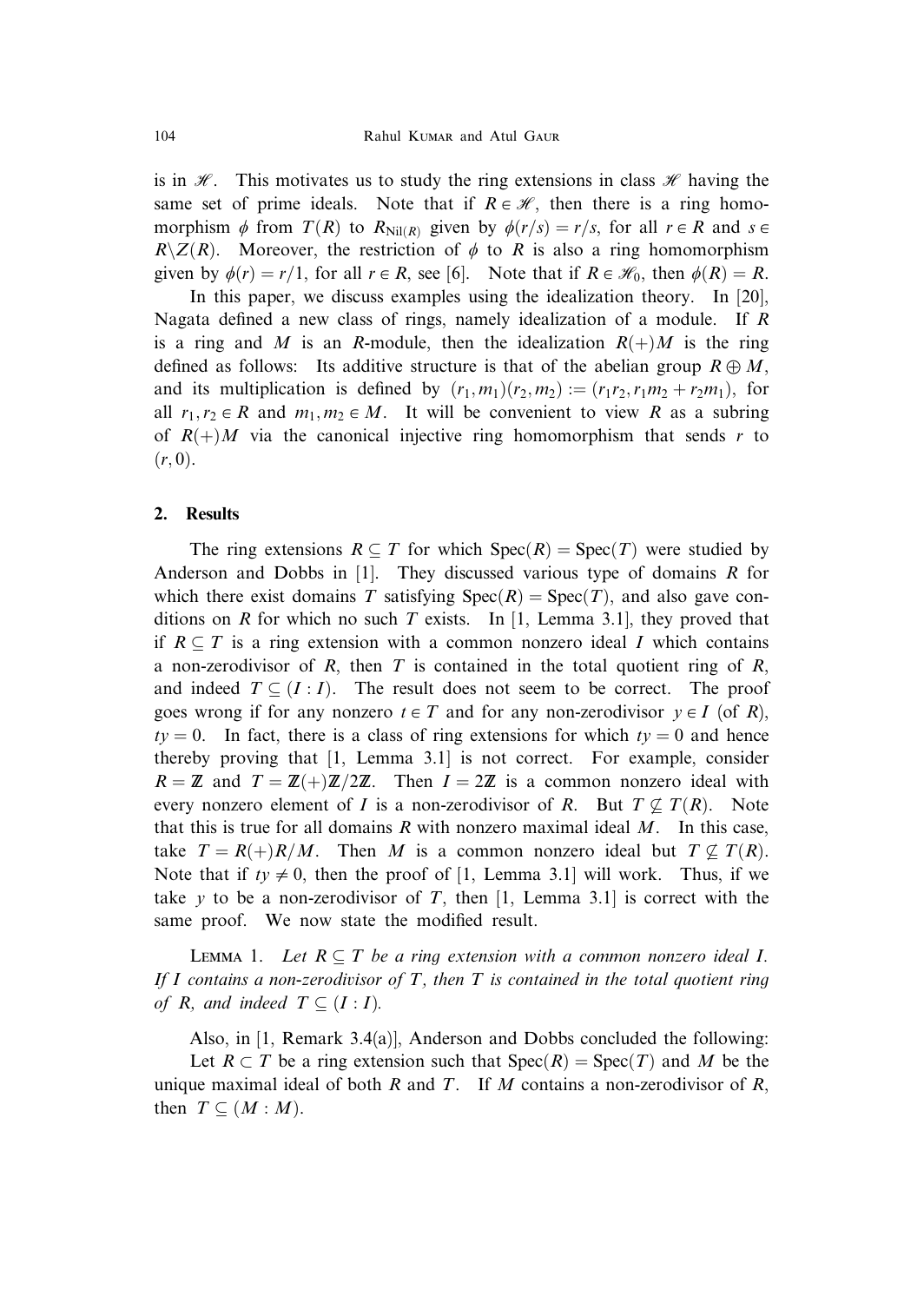They mentioned that the same proof of [1, Lemma 3.1] will work to prove the above result. As [1, Lemma 3.1] has been modified, some argument is needed to establish the above result. Note that M contains a non-zerodivisor of T. Otherwise  $M = Z(T)$  which gives  $M = Z(R)$  as  $Spec(R) = Spec(T)$ . This contradicts that M contains a non-zerodivisor of  $R$ . Thus, the result follows by Lemma 1.

Let  $R \subset S$  be an extension of integral domains. Then R is said to be a pseudo-valuation subring (PV, for short) in S, see [4], if for each  $x \in S \backslash R$ and non-unit a of R, we have  $x^{-1}a \in R$ . Note that PV in a domain is a generalization of PVD. We now continue to investigate the properties of ring extensions having the same set of prime ideals initiated in [1]. Here is our first result.

THEOREM 1. Let  $R \subseteq T \subset U$  be an extension of integral domains such that  $Spec(R) = Spec(T)$ . Then R is a PV in U if and only if T is a PV in U.

**PROOF.** Assume that R is a PV in U. Take  $x \in U \setminus T$  and a non-unit y in T. Then y is also a non-unit in R as  $Spec(R) = Spec(T)$ . It follows that  $x^{-1}y \in R$ . Thus, T is a PV in U. Conversely, suppose that T is a PV in U. Take  $x \in U \backslash R$  and y a non-unit in R. Then y is also a non-unit in T as  $Spec(R) = Spec(T)$ . If  $x \notin T$ , then  $x^{-1}y \in T$  which is not a unit in T as otherwise  $x \in T$ . It follows that  $x^{-1}y \in R$  and we are done. On the other hand, if  $x \in T$ , then x is a unit in T as  $Spec(R) = Spec(T)$ . It follows that  $x^{-1}y$  is a non-unit in T and so  $x^{-1}y \in R$ . Thus, R is a PV in U.

Note that the above proposition generalizes [1, Proposition 2.2] to PV in a domain. In Proposition 1, we generalize the same to  $\phi$ -PVR as  $\phi$ -PVR generalizes PVD. Recall from [6] that a ring  $R \in \mathcal{H}$  is said to be a  $\phi$ -pseudovaluation ring ( $\phi$ -PVR, for short), if each prime ideal P of R is  $\phi$ -strongly prime, that is, if  $xy \in \phi(P)$  for  $x, y \in R_{\text{Nil}(R)}$ , then either  $x \in \phi(P)$  or  $y \in \phi(P)$ . First, we need the following lemma.

LEMMA 2. Let R be a ring in  $\mathcal{H}$ . If T is a ring containing R such that  $Spec(R) = Spec(T)$ , then  $T \in \mathcal{H}$ .

PROOF. Clearly,  $Nil(T) = Nil(R)$  is a prime ideal of T. It remains to show that  $Nil(R)$  is divided in T. Let I be a proper ideal of T. Then I is an ideal of R as  $Spec(R) = Spec(T)$ . Thus, Nil $(R)$  is divided in T.

**PROPOSITION** 1. Let  $R \subseteq T$  be a ring extension such that  $R \in \mathcal{H}$  and  $Spec(R) = Spec(T)$ . Then R is a  $\phi$ -PVR if and only if T is a  $\phi$ -PVR.

**PROOF.** Note that  $Nil(R)$  is a prime ideal of both R and T. It follows that  $Spec(R/Nil(R)) = Spec(T/Nil(R))$ . Now, if R is a  $\phi$ -PVR, then  $R/Nil(R)$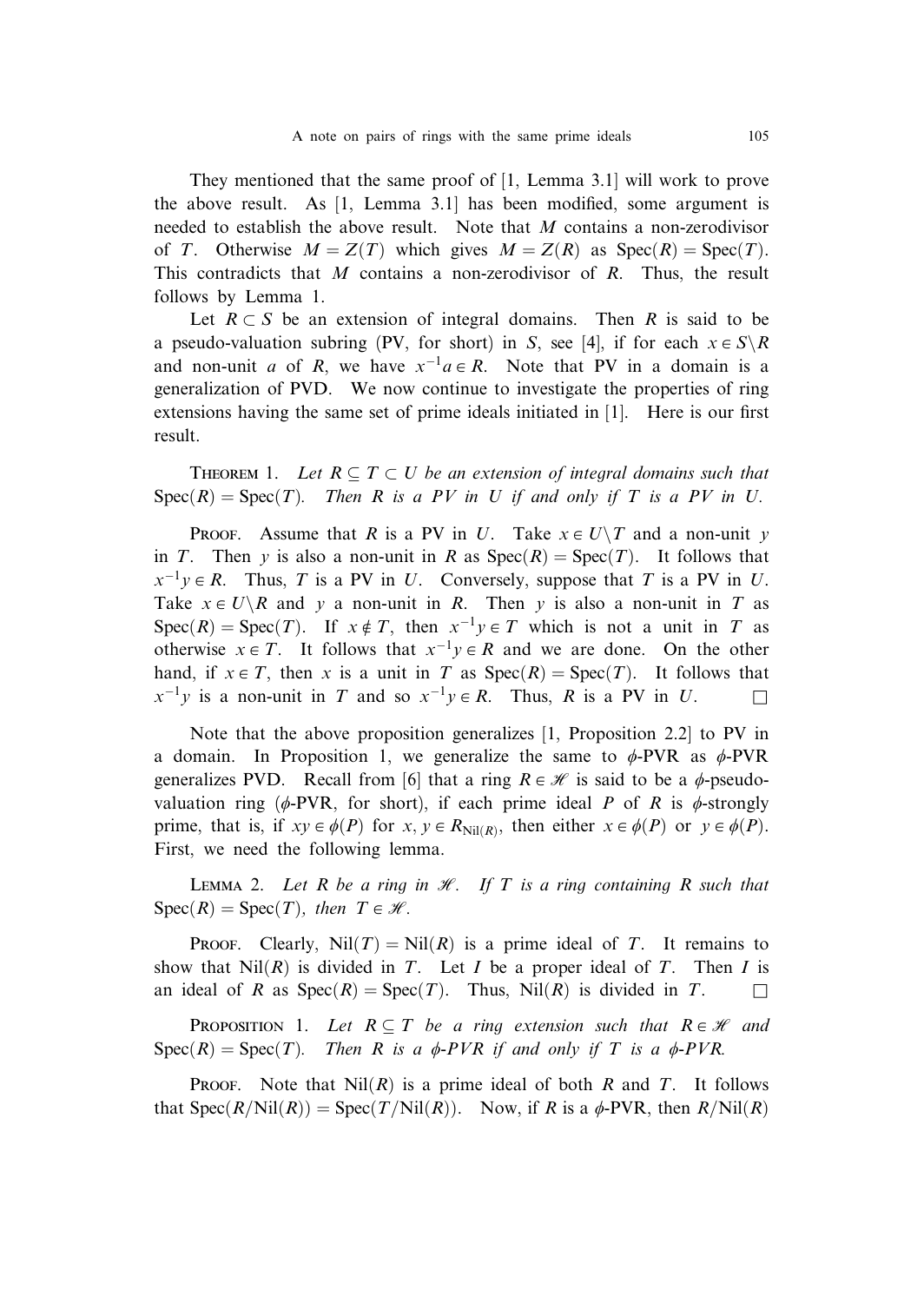is a PVD, by [9, Proposition 2.9]. It follows that  $T/N$ il $(R)$  is a PVD, by [1, Proposition 2.2]. Also,  $T \in \mathcal{H}$ , by Lemma 2. Thus, by another appeal to [9, Proposition 2.9], T is a  $\phi$ -PVR. The converse is similar.

A domain R is called a going-down domain if  $R \subseteq T$  satisfies the goingdown property for each overring T of R, see [15]; and a ring R is called a going-down ring if  $R/P$  is a going-down domain for all prime ideals P of R, see [16]. The next theorem generalizes [1, Corollary A.4] and [1, Proposition A.1] to rings in  $\mathcal{H}$ .

THEOREM 2. Let  $R \in \mathcal{H}$ . If T is a ring containing R properly such that  $Spec(R) = Spec(T)$ , then

- (i)  $R$  is not a going down ring.
- (ii)  $R$  is divided if and only if  $T$  is divided.

PROOF. To prove (i), note that  $Nil(R)$  is a prime ideal of both R and T. It follows that  $Spec(R/Nil(R)) = Spec(T/Nil(R))$ . Now, if R is a going down ring, then  $R/Nil(R)$  is a going down domain, which is a contradiction by [1, Corollary A.4].

For (ii), let R be divided and P be any prime ideal of T. Then P is a divided prime ideal of R. Let I be a proper ideal of T. Then I is a proper ideal of R and so is comparable with P. Thus,  $T$  is divided. Conversely, assume that T is divided. Then  $T/Nil(R)$  is divided and so  $R/Nil(R)$  is divided, by [1, Proposition A.1]. Since  $Nil(R)$  is divided, we conclude that R is divided.  $\Box$ 

A ring R in H is said to be a  $\phi$ -chained ring, if for each  $x \in R_{\text{Nil}(R)} \setminus \phi(R)$ , we have  $x^{-1} \in \phi(R)$ , see [8]. As a direct consequence of [8, Proposition 3.3], [8, Corollary 3.4], and [1, Proposition 3.8], we observe the following generalization of [1, Proposition 2.5] to rings in  $\mathcal{H}$ .

**PROPOSITION 2.** Let  $R \in \mathcal{H}$  be a local ring with maximal ideal M. If M contains a non-zerodivisor, then the following are equivalent:

- (1) R is a  $\phi$ -PVR;
- (2)  $(M : M)$  is a  $\phi$ -chained overring of R with maximal ideal M;
- (3) R has a  $\phi$ -chained overring V such that  $Spec(R) = Spec(V)$ .

The next corollary is a companion to Theorem 2 and Proposition 2 which can be seen as a generalization of [17, Proposition 2.2] to rings in  $\mathcal{H}$ .

COROLLARY 1. Let  $R \in \mathcal{H}$  be a local ring such that the maximal ideal contains a non-zerodivisor of R. Then R is a  $\phi$ -chained ring if and only if R is both a going down ring and a  $\phi$ -PVR.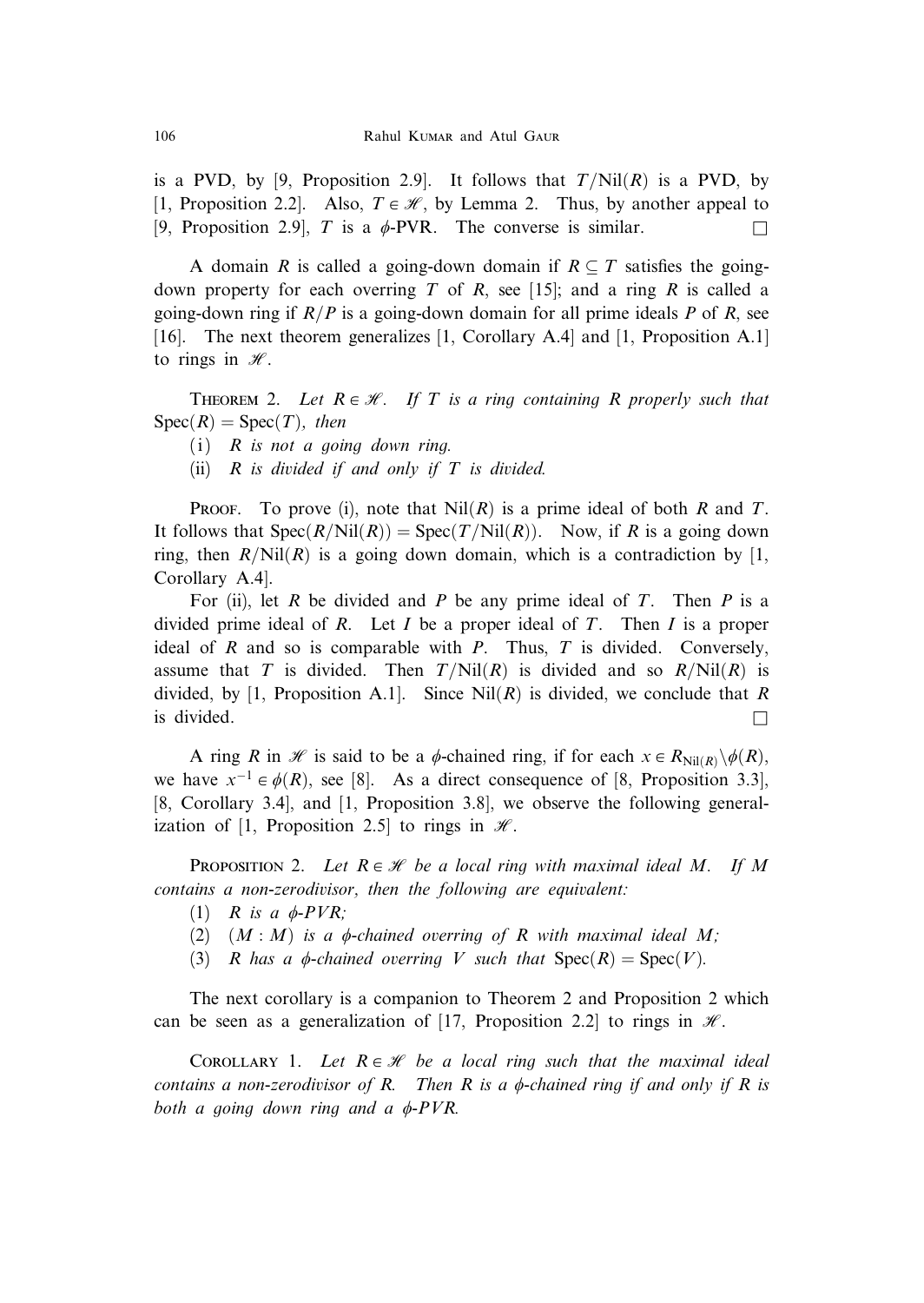**PROOF.** Let R be a  $\phi$ -chained ring. Then it is a  $\phi$ -PVR trivially. Also,  $R/Nil(R)$  is a valuation domain, by [2, Theorem 2.7]. It follows that  $R/Nil(R)$ is a going down domain. Consequently, by [16, Proposition 2.1(a)],  $R$  is going down.

Conversely, assume that R is both a going down ring and a  $\phi$ -PVR. Then by Proposition 2, it follows that R has a  $\phi$ -chained overring V such that  $Spec(R) = Spec(V)$ . Thus,  $R = V$ , by part (i) of Theorem 2.

The next proposition was proved by Anderson and Dobbs for domains, see [1, Proposition 3.5(b)]. Note that the same is true for rings also as the proof of  $[1,$  Proposition 3.5(b)] does not require the ring to be a domain. Thus, the proof of next result follows mutatis mutandis from the proof of [1, Proposition  $3.5(b)$ ].

**PROPOSITION 3.** Let  $R \subseteq T$  be rings such that  $Spec(R) = Spec(T)$ . Then  $R_P = T_{T\setminus P}$  for each non-maximal prime ideal P of R.

The next proposition generalizes [1, Corollary 3.20(2)] to rings in  $H$ .

**PROPOSITION 4.** Let  $R \subseteq T$  be a ring extension such that  $T \in \mathcal{H}$  and R is local with maximal ideal M. Assume that M is a finitely generated ideal of R. Then  $Spec(R) = Spec(T)$  if and only if  $M \in Spec(T)$ .

Proof. The "only if" assertion is trivial. For the converse part, assume that  $M \in \text{Spec}(T)$ . Then  $\text{Nil}(T) = \text{Nil}(R)$ . Also,  $R/\text{Nil}(R)$  is local with finitely generated maximal ideal  $M/Nil(R)$  and  $T/Nil(R)$  is a domain. It follows that  $Spec(R/Nil(R)) = Spec(T/Nil(R))$ , by [1, Corollary 3.20]. Thus, the  $\Box$  result holds.

REMARK 1. Let  $R$  be a Prüfer domain which is not a field. Then there is no ring T which contains R properly such that  $Spec(R) = Spec(T)$ , see [1, Remark 3.17(b)]. Note that this can be extended to  $\phi$ -Prüfer rings also (A ring  $R \in \mathcal{H}$  is said to be a  $\phi$ -Prüfer ring, see [2], if  $\phi(R)$  is a Prüfer ring). More precisely, if R is a  $\phi$ -Prüfer ring such that  $Nil(R)$  is not a maximal ideal of R and T is a ring containing R such that  $Spec(R) = Spec(T)$ , then  $R = T$ . To see this, first note that  $Nil(R) = Nil(T)$ . It follows that both  $R/Nil(R)$  and  $T/Nil(R)$  have the same set of prime ideals. As by [2, Theorem 2.6],  $R/Nil(R)$ is a Prüfer domain, we have  $R/Nil(R) = T/Nil(R)$  and so  $R = T$ .

In the next proposition, we investigate the overrings of  $R \in \mathcal{H}_0$  having the same set of prime ideals. Moreover, it can be seen as a generalization of [1, Corollary 3.21].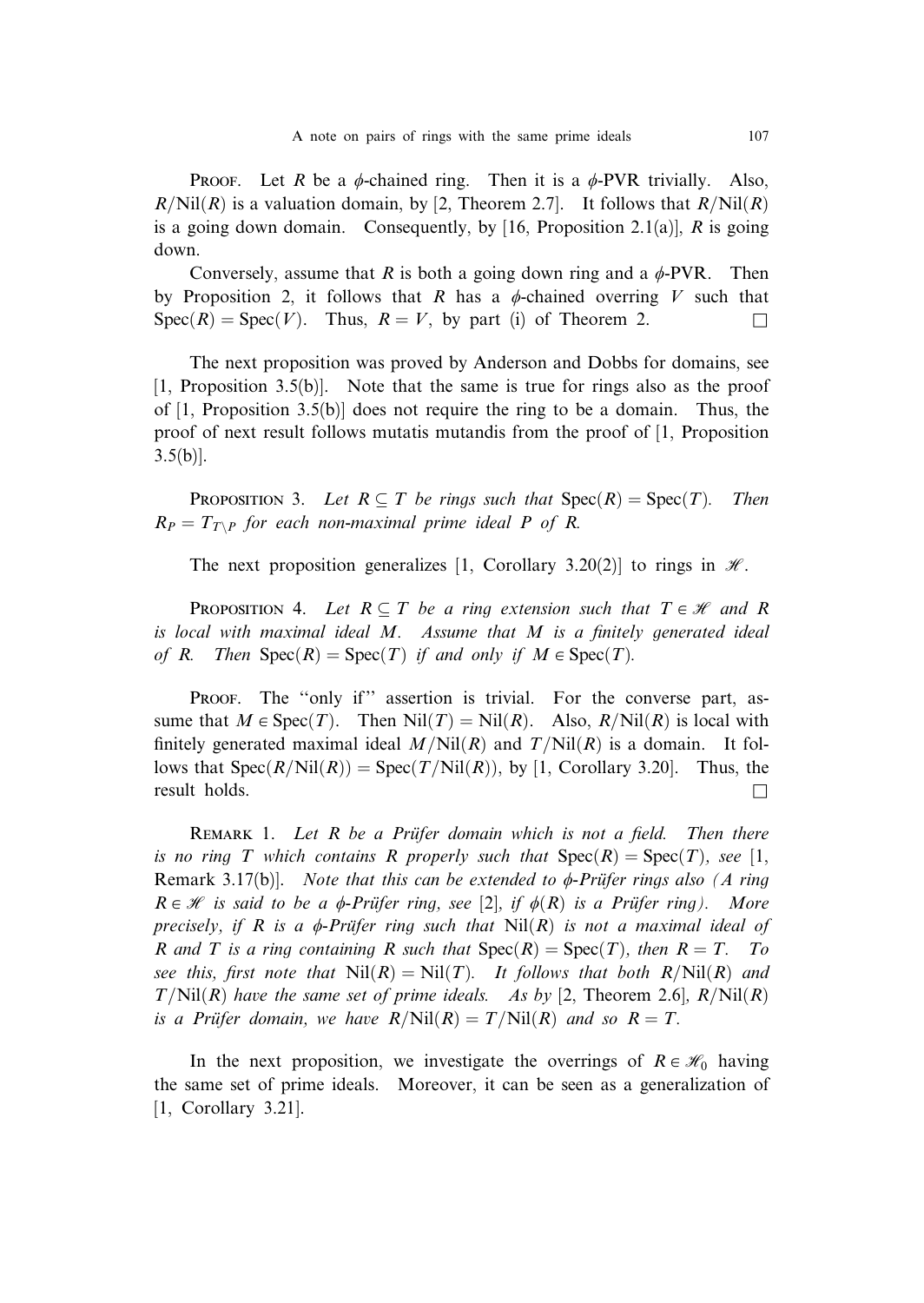**PROPOSITION 5.** Let  $R \in \mathcal{H}_0$  be a local ring with maximal ideal M such that R' is a Prüfer ring. Let T be an overring of R. Then  $Spec(R) = Spec(T)$ if and only if  $M \in \text{Spec}(T)$ .

**PROOF.** It is easy to see that both R' and T are in  $\mathcal{H}_0$ . Moreover, by [6], Nil $(T) = Nil(R') = Nil(R)$  and  $T(R/Nil(R)) = T(R)/Nil(R)$ . It follows that  $T/N$ il $(R)$  is an overring of  $R/N$ il $(R)$ . Moreover, by [3, Lemma 2.8],  $(R/Nil(R))' = R'/Nil(R)$ . Now, by [2, Corollary 2.10],  $(R/Nil(R))'$  is a Prüfer domain. Consequently, we have  $Spec(R/Nil(R)) = Spec(T/Nil(R))$  if and only if  $M/N$ il $(R) \in Spec(T/N$ il $(R)$ ), by [1, Corollary 3.21]. Hence, the result follows.  $\Box$ 

REMARK 2. In [1], Anderson and Dobbs raised the following question: given a ring R, how does one can obtain all overrings T of R which satisfies  $Spec(R)$  $Spec(T)$ . They answered the question in [1, Theorem 3.5] for domains. However, observe that the proof of [1, Theorem 3.5] works for rings also.

We now discuss an example that gives a class of ring extensions having the same set of prime ideals.

EXAMPLE 1. Let B be a ring of the form  $K + M$ , where K is a field and M is a maximal ideal of B. Assume that D is a subring of K, and  $A =$  $D + M$ . Set  $U = A(+)T(B)$  and  $V = B(+)T(B)$ . Then Spec $(U) =$  Spec $(V)$ if and only if V is local and D is a field. To see this, note that if  $Spec(U)$  $Spec(V)$ , then  $Spec(A) = Spec(B)$ , by [18, Theorem 25.1(3)]. It follows that B is local and D is a field, by [1, Corollary 3.11]. Consequently, V is local, by another appeal to [18, Theorem 25.1(3)]. Conversely, assume that  $V$  is local and D is a field. Then B is local, by [18, Theorem 25.1(3)]. It follows that  $Spec(A) = Spec(B)$ , by [1, Corollary 3.11]. Consequently, by another application of [18, Theorem 25.1(3)],  $Spec(U) = Spec(V)$ .

The next proposition gives a class of rings R in  $\mathcal{H}_0$  which does not admit any ring  $T$  properly containing  $R$  and having the same set of prime ideals. For domains, it was observed in [1, pg. 372].

**PROPOSITION 6.** Let  $R \in \mathcal{H}_0$  be an integrally closed local ring such that  $R \neq T(R)$ . If the maximal ideal M of R is finitely generated, then there is no ring T properly containing R such that  $Spec(R) = Spec(T)$ .

PROOF. If possible, suppose there exists a ring  $T$  properly containing R such that  $Spec(R) = Spec(T)$ . Then we get  $Nil(T) = Nil(R)$  and  $Spec(R/Nil(R)) = Spec(T/Nil(R))$ . Moreover, by [6] and [3, Lemma 2.8], we conclude that  $T(R/Nil(R)) = T(R)/Nil(R)$  and  $(R/Nil(R))' = R'/Nil(R)$ , respectively. By hypothesis, it follows that  $R/Nil(R)$  is an integrally closed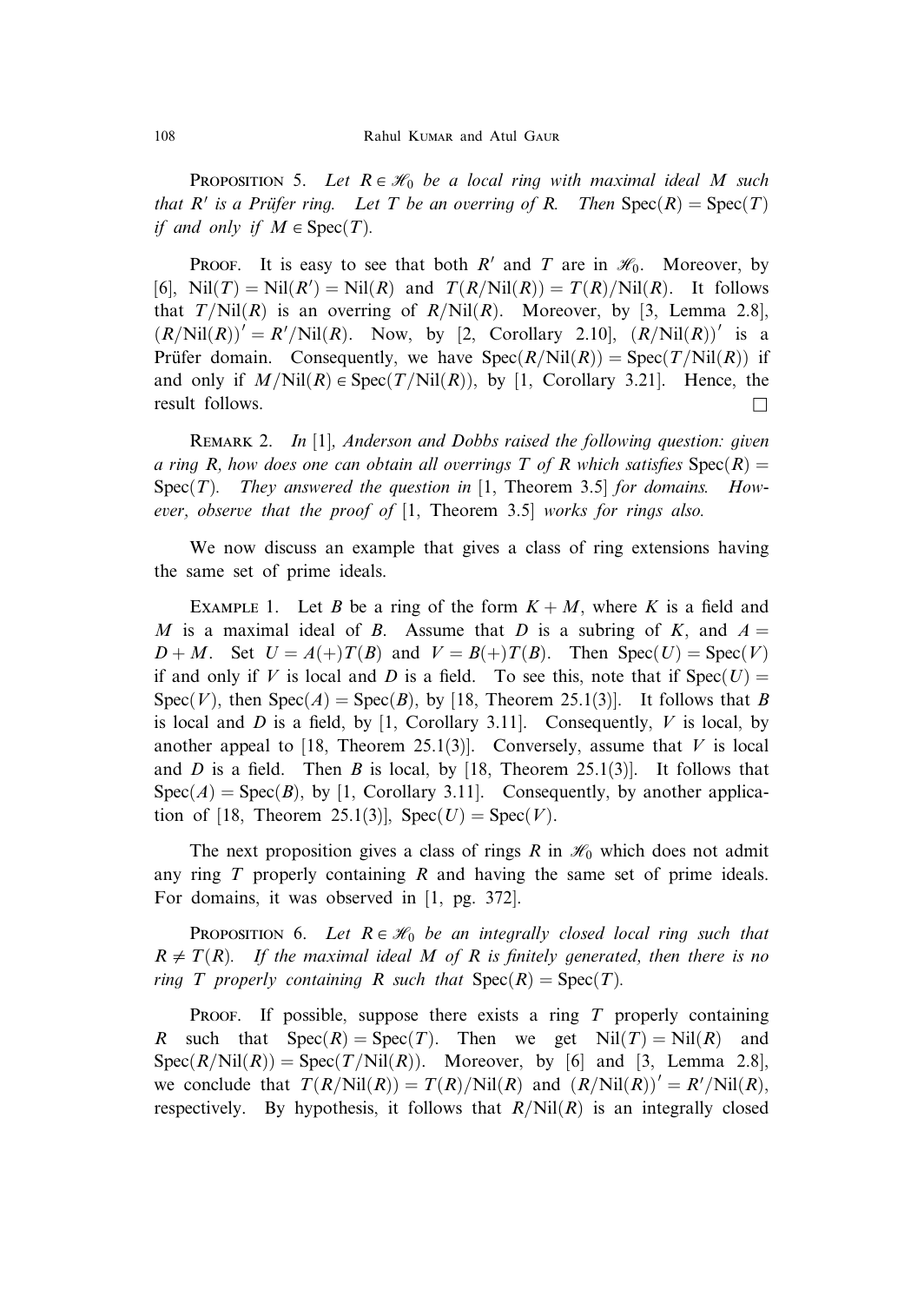local domain which is not a field. Moreover, the maximal ideal  $M/N$ il $(R)$  of  $R/Nil(R)$  is finitely generated. Consequently, we have a contradiction, by last paragraph of  $[1, \text{pg. } 372]$ .

The next example shows that the condition on  $M$  of being finitely generated can not be removed.

EXAMPLE 2. Let  $F \subset K$  be a purely transcendental field extension. Take a valuation domain  $B = K + M$  with unique nonzero maximal ideal M. Set  $R = A(+)T(B)$  and  $T = B(+)T(B)$  where  $A = F + M$ . Then it is easy to see that  $Z(R) = Nil(R) = Nil(T) = \{0\}(+)T(B)$ . Let  $(0, x) \in Nil(R)$  and  $(y, z) \in$ R\Nil $(R)$ . Then  $y \neq 0$  and  $(0, x) = (y, z)(0, x/y)$ . It follows that  $R \in \mathcal{H}_0$ . Since A is an integrally closed domain, R is an integrally closed ring, by  $[18, 18]$ Theorem 25.6]. Also, by [18, Corollary 25.5(3)],  $R \neq T(R)$ . Since M is not finitely generated,  $M(+)T(B)$  is not finitely generated. Note that  $M(+)T(B)$ is the unique maximal ideal of  $R$ , by [18, Theorem 25.1(3)]. However, by Example 1,  $Spec(R) = Spec(T)$ .

Let  $C(R)$  denotes the complete integral closure of R in  $T(R)$ . In the next theorem, we show that the ring extensions in  $\mathcal{H}_0$  having the same set of prime ideals will have the same complete integral closure. This generalizes [1, Proposition 3.15] for rings in  $\mathcal{H}_0$ .

THEOREM 3. Let  $R \in \mathcal{H}_0$  be such that  $R \neq T(R)$ . If T is a ring containing R such that  $Spec(R) = Spec(T)$ , then  $C(R) = C(T)$ .

**Proof.** It is easy to conclude that  $Nil(R) = Nil(T), Z(T) = Z(R)$  and  $Spec(R/Nil(R)) = Spec(T/Nil(R))$ . Also,  $T(R/Nil(R)) = T(R)/Nil(R)$ , by [6], and so  $R/Nil(R)$  is not a field. By [1, Proposition 3.15], it follows that  $C(R/Nil(R)) = C(T/Nil(R))$ . Now, by Lemma 2,  $T \in \mathcal{H}_0$ . Consequently, we have  $C(R)/\text{Nil}(R) = C(T)/\text{Nil}(R)$ , by [3, Lemma 2.8]. Thus,  $C(R) =$  $C(T)$ .

The following corollary is an immediate consequence of Theorem 3 when  $R = C(R)$ .

COROLLARY 2. Let  $R \in \mathcal{H}_0$  be a completely integrally closed ring such that  $R \neq T(R)$ . Then there is no ring T properly containing R such that  $Spec(R) =$  $Spec(T)$ .

In [1, Lemma 2.4], Anderson and Dobbs proved the next result for local domains which are not fields. Here, we generalize the same for rings. In fact, the proof follows mutatis mutandis from the proof of [1, Lemma 2.4]. Note that an ideal I of a ring R is said to be divisorial if  $I = (R : (R : I)).$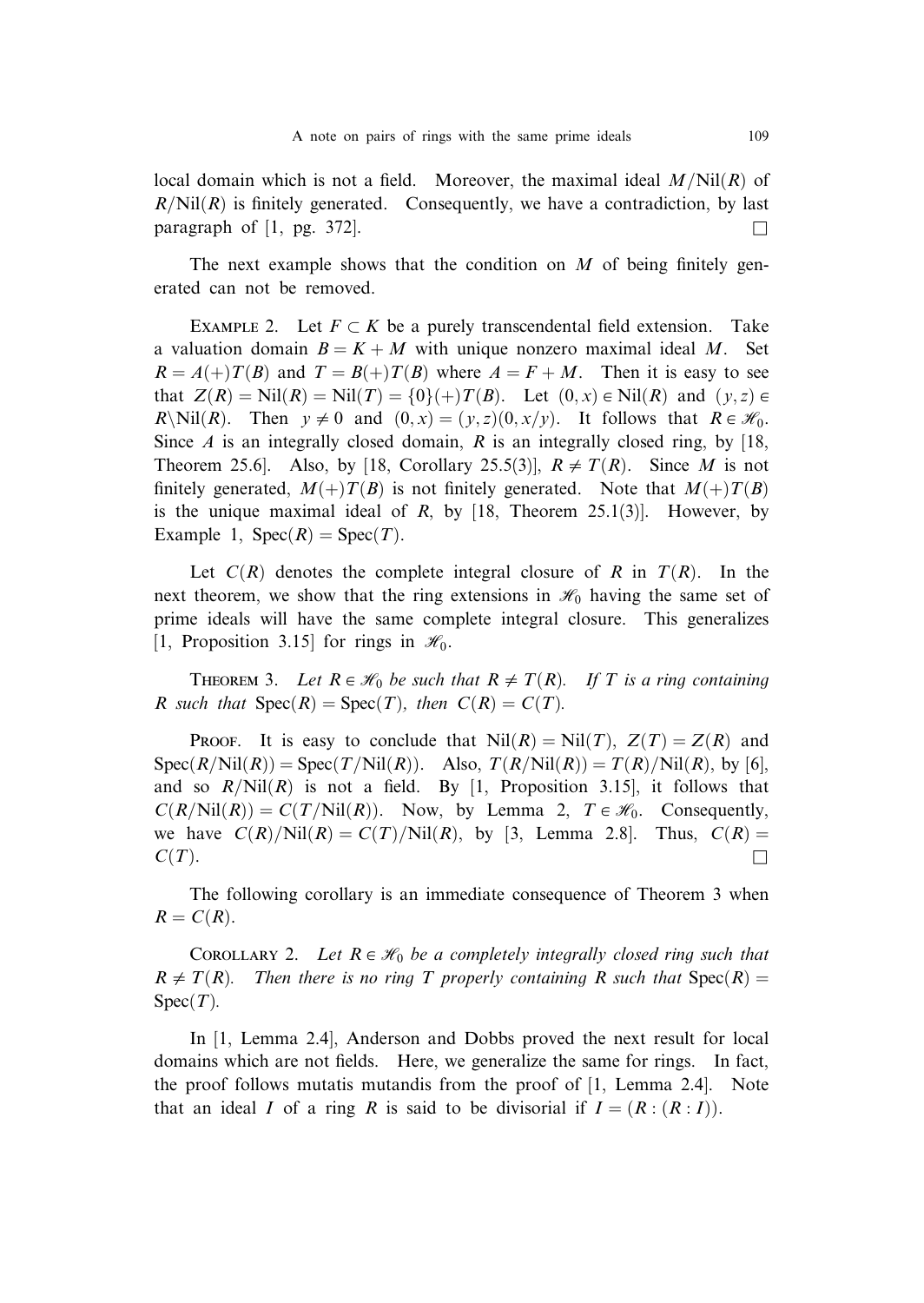THEOREM 4. Let R be a local ring with maximal ideal  $M$ . If  $M$  contains a non-zerodivisor of R, then the following hold:

- (i)  $(R : M) = (M : M)$  if and only if M is not a principal ideal of R. Moreover, if  $M = Rr$  for some  $r \in R$ , then  $(R : M) = Rr^{-1}$  and  $(M: M) = R$ .
- (ii) If M is not a divisorial ideal of R, then  $(R : M) = (M : M)$ .

The next proposition generalizes [1, Proposition 3.23].

**PROPOSITION** 7. Let R be a local ring with maximal ideal M such that M contains a non-zerodivisor of R. Then  $(M : M) \neq R$  if and only if M is a nonprincipal divisorial ideal of R.

PROOF. The "only if" assertion follows mutatis mutandis from the proof of [1, Proposition 3.23] and "if" assertion follows from Theorem 4.  $\Box$ 

The proof of the next corollary follows directly from Proposition 7 and Lemma 1.

COROLLARY 3. Let  $R$  be a local ring such that the maximal ideal of  $R$ contains a non-zerodivisor of R. Assume that the maximal ideal of R is either principal or a non-divisorial ideal of R. Then there is no ring T properly containing R such that  $Spec(R) = Spec(T)$ .

It is easy to see that  $[1,$  Corollary 3.30 is not true for fields as if R is a field, then  $R'$  is not of rank one. However, if we exempt R to be a field, then  $R'$  is a discrete (rank 1) valuation domain. In Proposition 8, we generalize the same to rings in  $\mathcal{H}_0$ . First, we recall some definitions. An ideal of a ring R is said to be a nonnil ideal if  $I \not\subseteq Nil(R)$ . A ring  $R \in \mathcal{H}$  is called a nonnil-Noetherian ring if every nonnil ideal of  $R$  is finitely generated, see [10]. Recall from [3] that a ring  $R \in \mathcal{H}$  is said to be a discrete  $\phi$ -chained ring if R is a  $\phi$ -chained ring with at most one nonnil prime ideal and every nonnil ideal of R is a principal ideal.

**PROPOSITION 8.** Let  $R \in \mathcal{H}_0$ . If R is a nonnil-Noetherian  $\phi$ -PVR, then  $dim(R) \leq 1$  and R' is a discrete  $\phi$ -chained ring.

PROOF. Note that  $(R/Nil(R))' = R'/Nil(R)$ , by [3, Lemma 2.8]. Also, by [10, Theorem 2.2] and [9, Proposition 2.9],  $R/Nil(R)$  is a Noetherian PVD. It follows that  $dim(R) \leq 1$  and  $R'/\text{Nil}(R)$  is a discrete valuation domain, by [1, Corollary 3.30]. Thus, the result holds, by [3, Lemma 2.9].

Recall from [19] that a ring R is said to be a weakly finite-conductor ring if  $Ra \cap Rb$  is a finitely generated ideal for all  $a, b \in R$ . We end this paper with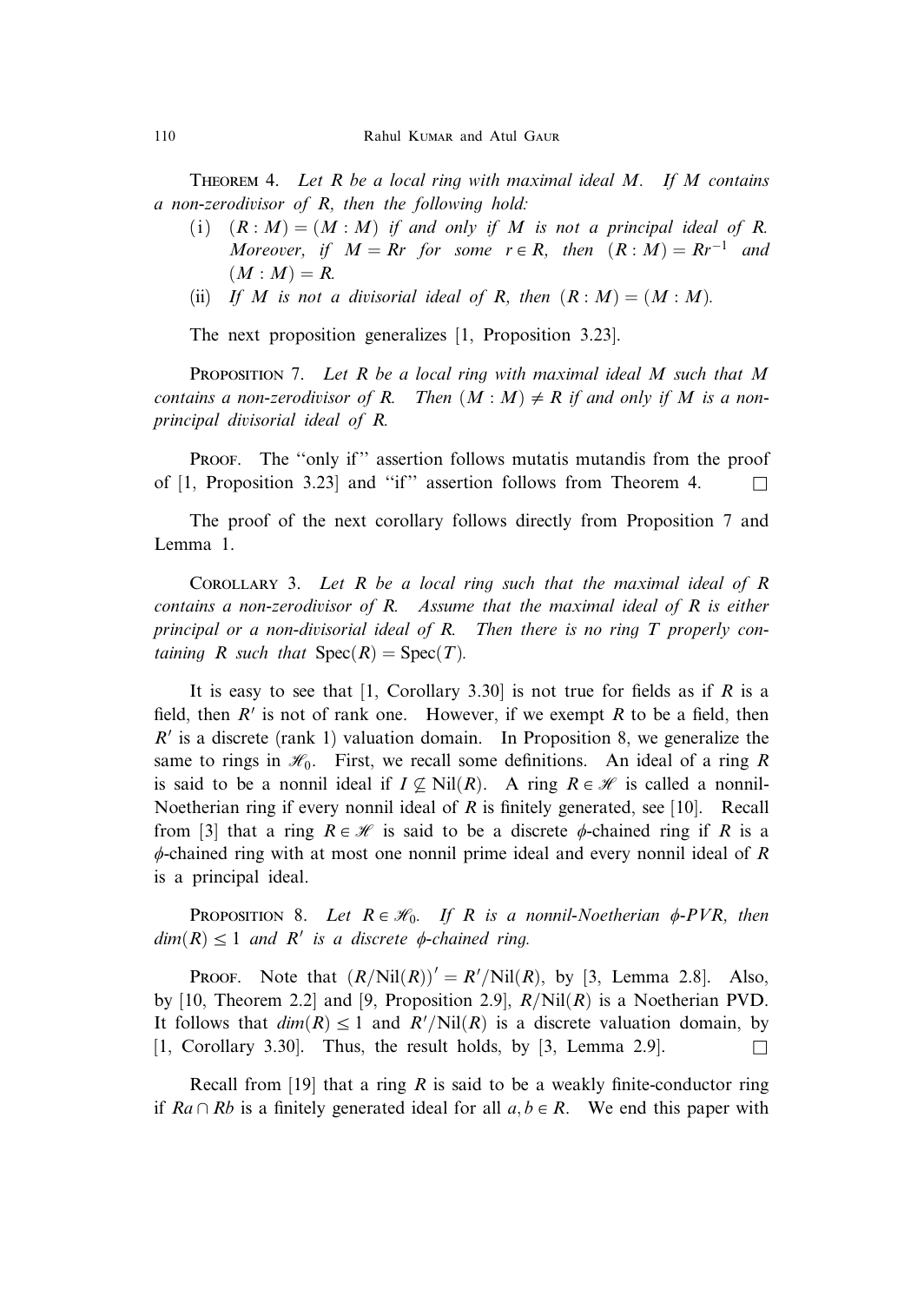the generalization of [1, Corollary A.3] to rings in  $\mathcal{H}_0$ . Note that [1, Corollary A.3] fails to hold when  $R \subset T$  is a field extension such that T is not a finitely generated R-module. Therefore, the exemption of  $R$  to be a field is required in the statement of [1, Corollary A.3].

**PROPOSITION** 9. Let  $R \subset T$  be a ring extension such that  $R \in \mathcal{H}_0$  is a weakly finite-conductor ring,  $R \neq T(R)$ , and  $Spec(R) = Spec(T)$ . Let M be the maximal ideal of R. Then both  $M$  and  $T$  are finitely generated R-modules.

**Proof.** Note that  $R/Nil(R)$  is not a field as  $T(R/Nil(R)) = T(R)/Nil(R)$ , by [6]. Also, it is easy to see that  $R/Nil(R)$  is a finite-conductor domain with maximal ideal  $M/Nil(R)$ . Thus,  $M/Nil(R)$  and  $T/Nil(R)$  are finitely generated  $R/Nil(R)$ -module, by [1, Corollary A.3]. Since  $R \neq T(R)$ , M is a nonnil ideal of R. Now, the proof follows mutatis mutandis from the proof of  $[2, \text{ Lemma } 2.4].$ 

## **References**

- [1] D. F. Anderson and D. E. Dobbs. Pairs of rings with the same prime ideals. Can. J. Math., 32 (1980), 362–384.
- [ 2 ] D. F. Anderson and A. Badawi, On  $\phi$ -Prüfer rings and  $\phi$ -Bezout rings, Houston J. Math., 30 (2004), 331–343.
- [3] D. F. Anderson and A. Badawi, On  $\phi$ -Dedekind rings and  $\phi$ -Krull rings, Houston J. Math., 31(4) (2005), 1007–1022.
- [4] A. Ayache and O. Echi, Valuation and pseudovaluation subrings of an integral domain, Comm. Algebra, 34(7) (2006), 2467–2483.
- [5] A. Badawi, On divided commutative rings, Comm. Algebra, 27(3) (1999), 1465-1474.
- [6] A. Badawi, On  $\phi$ -pseudo-valuation rings, Lecture Notes Pure Appl. Math., Marcel Dekker, New York/Basel, 205 (1999), 101–110.
- [7] A. Badawi, On  $\phi$ -pseudo-valuation rings II, Houston J. Math., 26(3) (2000), 473–480.
- [8] A. Badawi, On  $\phi$ -chained rings and  $\phi$ -pseudo-valuation rings, Houston J. Math., 27(4) (2001), 725–736.
- [9] A. Badawi, On divided rings and  $\phi$ -pseudo-valuation rings, International J. of Commutative Rings (IJCR), Nova Science/New York, 1 (2002), 51–60.
- [10] A. Badawi, On nonnil-Noetherian rings, Comm. Algebra, 31(4) (2003), 1669–1677.
- [11] A. Badawi, Factoring nonnil ideals into prime and invertible ideals, Bull. London Math. Soc., 37(5) (2005), 665–672.
- [12] A. Badawi and T. G. Lucas, Rings with prime nilradical, Arithmetical properties of commutative rings and monoids, Chapman & Hall/CRC, 241 (2005), 198–212.
- [13] A. Badawi and T. G. Lucas, On  $\phi$ -Mori rings, Houston J. Math., 32(1) (2006), 1-32.
- [14] A. Badawi and A. Jaballah, Some finiteness conditions on the set of overrings of a  $\phi$ -ring, Houston J. Math., 34(2) (2008), 397–408.
- [15] D. E. Dobbs, On going-down for simple overrings II, Comm. Algebra, 1 (1974), 439–458.
- [16] D. E. Dobbs, Going-down rings with zero-divisors, Houston. J. Math., 23 (1997), 1–12.
- [17] J. R. Hedstrom and E. G. Houston, Pseudo-valuation domains, Pac. J. Math., 75(1) (1978), 137–147.